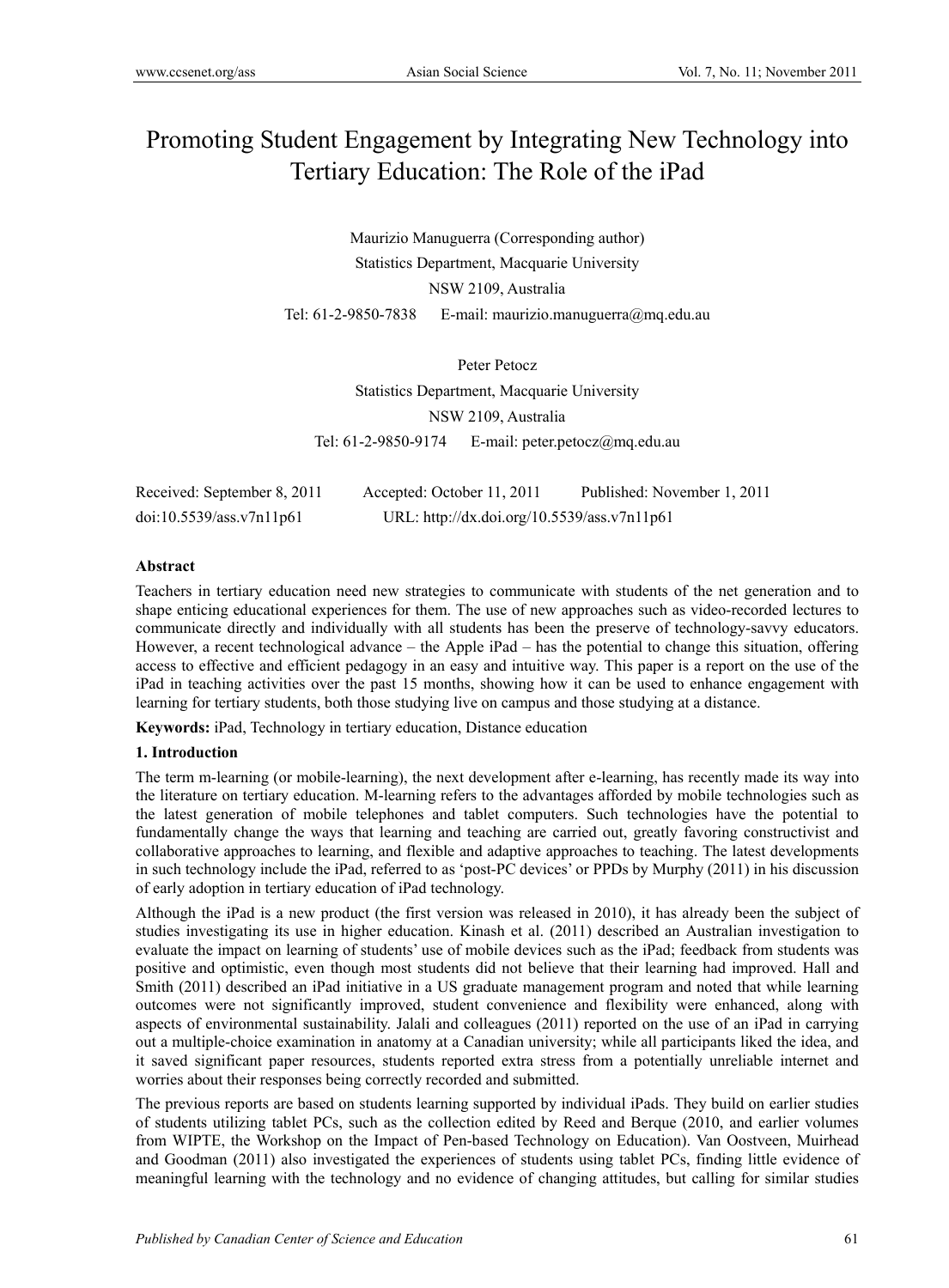focused on new devices such as the iPad. By contrast, Romney (2009) reported increased retention and performance of mathematics students using tablet PCs with synchronized and searchable files containing audio recordings of instructor (and student) comments and annotations captured during a mathematical problem-solving session. Earlier, Freake (2008) presented a positive report on the effectiveness and acceptability of electronic marking (grading) of physics assignments using a tablet PC. Relatively few papers have considered the uses that teachers can make of a post-PC device such as the iPad, and it is hoped that this paper can fill such a gap in current reports.

This paper is a report on the intense and continuous use of the iPad in a range of teaching activities over the previous 15 months. The experiences described, and the benefits found, particularly the increased engagement of students, are likely to be interesting and provoking for other lecturers in a range of tertiary courses. It is part of our job as tertiary educators to offer our students interesting and relevant learning experiences, and in this endeavor we should be making maximum use of the features of current technology.

## **2. Possible uses of the iPad**

The iPad has been used by the first author in the context of two units offered by the Department of Statistics at Macquarie University (Sydney, Australia): a second-year Introduction to Probability unit (PROB) and a masters-level unit Mathematical Background for Biostatistics (BCA), delivered through the Biostatistics Consortium of Australia (Simpson, 2009). Statistics at Macquarie has a strong collection of offerings in service teaching and attracts students from diverse areas, such as psychology, economics and the biological sciences. Several units have the responsibility to introduce students to the basic concepts of mathematics and probability. Students often come from different areas of study and are either 'internal' students studying on campus or 'external' students studying in distance mode, young or mature, full-time students or full-time workers, taking their first degree or maybe experienced academics in a different field of research. It is clear that the challenges across every unit and every group of students vary significantly. The use of technology, and in particular of the iPad, has facilitated a mode of teaching in these two units that takes account of the general needs of the students and yet is able to be responsive to their individual requests. The iPad has been used as a means to engage, inspire and motivate students through high-level presentation and communication tools. It has changed the pedagogical approach, making the learning experience simpler and yet deeper. The results show that students learn best when technologies are seamlessly integrated into the curriculum to enhance their learning experience, as highlighted by this comment:

*The videos are great. Without the videos would pretty much be like teaching myself maths through reading textbooks (which makes me wonder why anyone would want to pay to do this course!). (BCA student, Discussion Forum message, 2011)* 

In the following sections, the use of the iPad as a tool to communicate with students, produce video lectures and mark assignments will be discussed.

### **3. Lectures for internal students**

Lectures with students attending on campus have usually followed a traditional format – and indeed this is prescribed by the Department in order to maintain flexibility in staffing. Projecting slides and talking about the probability content with students who may not have a direct interest in statistics can easily result in disengagement. Even if the slides are designed to be 'interesting', with lots of examples from real life and formulae tied integrally to these examples, they are not enough to engage students coming from different areas of interest. In particular, the slides are static. To overcome this problem, the number of explanations and digressions from the slides to the whiteboard can be increased, to allow students to see how everything can be built from the ground up. Students' feedback on this approach is usually positive, but they often lack experience in taking adequate notes and the benefits of the approach are easily lost.

With the adoption of the iPad, the presentation and communication during lectures can change. Instead of static slides, lively and spontaneous presentations can be created. Slides can be annotated on the iPad itself in real time, the use of the whiteboard can be dismissed, and every note, graph or formula written during the lecture can now be recorded. The interest and the participation of students in lectures using such an approach are manifestly higher, and the students feel 'safer' in that they know they will be able to access the details later. Not surprisingly, when students have been offered a return to the traditional lecture approach, their answer has always been unanimously and universally negative.

Feedback through formal evaluation of teaching forms and informal discussion with students has been overwhelmingly positive. In an anonymous survey conducted late in 2010 with 18 PROB students, 14 declared that the new lecture approach was 'more useful', 4 expressed no preference and nobody expressed a desire to go back to the traditional lecturing style.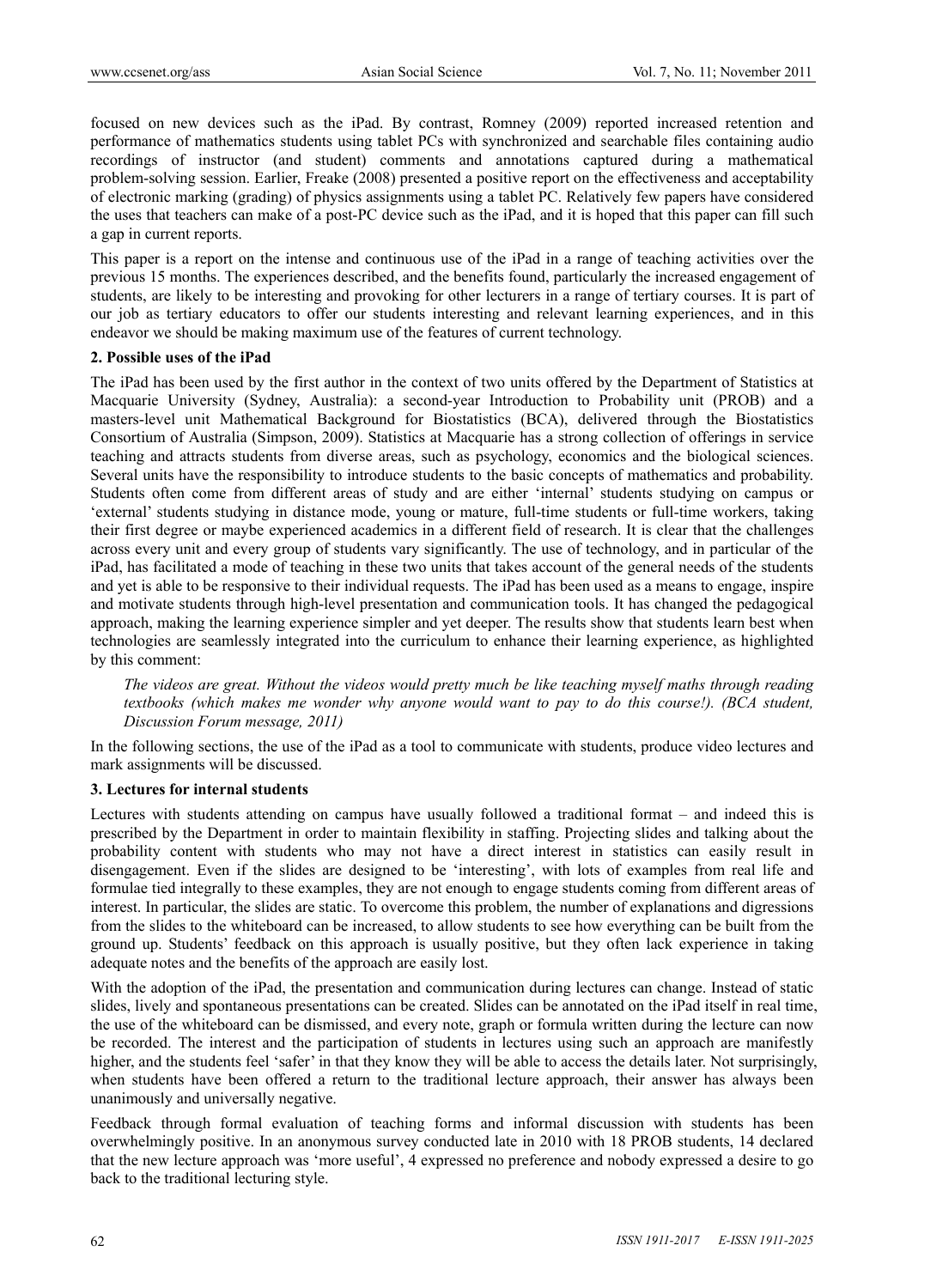#### **4. Lectures for external students**

*The video lectures are a godsend. Watching them before tackling the textbook makes the topic much less daunting. Also, watching someone go through the steps methodically allows me to make the vital connections that the textbook never explicitly states. Please keep them coming!* (BCA student, Discussion Forum message, 2011)

Distance students are in a completely different category from internal students. They are usually older and more mature, and often have a full-time job – maybe in a statistical area and maybe in another related profession. The iPad has been tested in both the units: in the first (PROB), the majority of the students are internal and the few external students share with them the content and the assessment of the unit. The second unit (BCA) is offered solely in distance mode and there are no physical lectures scheduled.

### *4.1 Distance students in units offered internally and externally*

It is standard practice in our Department (and throughout much of Macquarie University) for live lectures to be recorded for use by external students (and for review by internal students). Even when distance students can access such audio recordings, they are in some way disadvantaged, as they can not see the extra work (explanations, graphs, formulae, etc.) produced during the lecture. The university system is usually used to record the audio of the lectures, but in some cases it can also record a video stream; specifically, everything that is projected can be saved in a movie along with the audio from the lecture. However, the video possibility is presently only available in a small number of (usually the largest) lecture theatres. The iPad adapts well to this configuration, as it allows the lecturer to write directly on the screen and then record the complete lecture – visuals as well as audio. Using the iPad as the source for recordings during the last two semesters, students are afforded the possibility of accessing the lectures not only in person, but also through the later video. In these recordings, the slides, with audio commentary by the lecturer, are dynamically annotated as notes, graphs and formulae are written on the screen of the iPad. Distance students can now benefit from the complete lecturing experience, in the same way as if they were in the lecture theatre. This is a revolution for students who are not comfortable in studying exclusively using books or notes but cannot enroll as internal students. It is also an aspect of equity between internal and external students when they share the same assessment plan.

## *4.2 Distance students in units offered only externally*

*The video lectures are fantastic. Maths doesn't come easy to me so having a video lecture to explain the important concepts before I tackle the text book is a great help.* (BCA student, Discussion Forum message, 2011)

The BCA is a consortium of biostatistical experts from around Australia, with representatives from universities, government and the pharmaceutical industry, who have combined to offer a program of postgraduate courses (Simpson, 2009). All units are delivered by distance-learning methods and Mathematical Background for Biostatistics is offered by the Department of Statistics at Macquarie University in the second semester of the year.

In this unit, the main problems that previous groups of students had reported were difficulties in the comprehension of the textbook and the need to receive individual feedback when seeking help, preferably in a less technical language than the one used in the textbook.

The unit is traditionally based on a very good textbook (Anton, 2009) and the students have access to a variety of online resources. In consultation with students it has become clear that the lecturer's responsibility is to give students something more than a study guide – a list of topics or set of notes to work through. In the current semester, every week short (20-40 minutes) video lectures are recorded with the iPad to introduce the topics of the week in an engaging and visual way, and to comment on specific details of the textbook chapters. For the lecturer, the process is simple and intuitive, and does not present the technical challenges that typically discourage instructors from preparing video lectures for their students. We have found a range of benefits of this approach, consistent with those identified by Romney (2009) who utilized a similar method with an earlier technology.

From the students' perspective, the use of such videos gives them the possibility of watching the same discussion or explanation as many times as they want, occasionally focusing on particular passages. They can now receive the whole lecture in a format that is familiar and prepares them for further study using the textbook. A professional mathematician can read through a page filled with formulae and understand the message and the relevance of each step. Many students – even experienced postgraduate students – coming from other fields of interest can only see the formulae. For such a student it may be a very difficult job to learn a new mathematical language and use it to understand new concepts. If, on top of this, the student also has to overcome the obstacle of being alone in the learning experience, a common outcome may be the withdrawal from the unit. In the 2010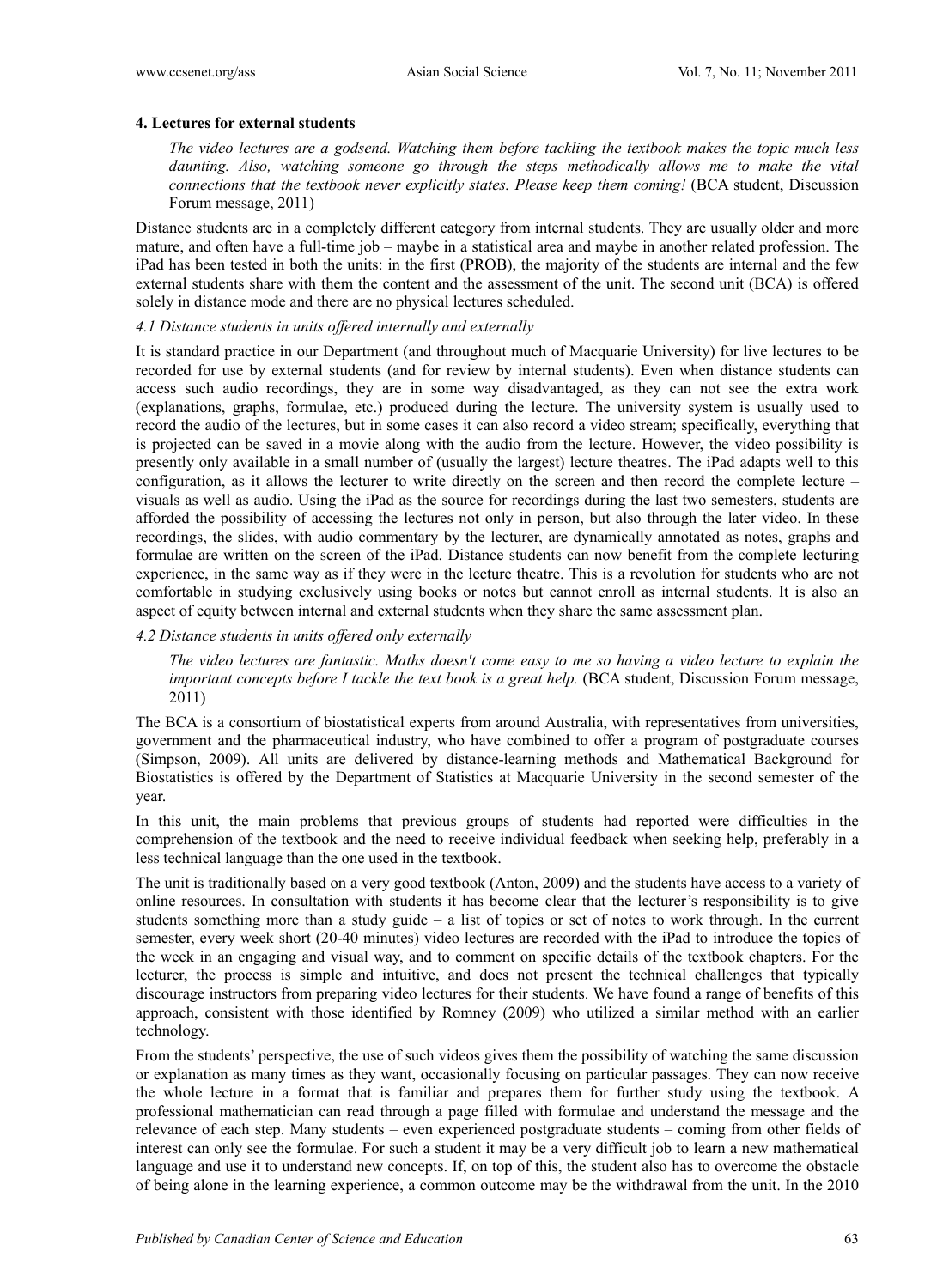cohort, almost half of the students (15 of 36) did indeed withdraw from this unit of study, and this has been historically a typical withdrawal rate. This year, with the introduction of the video lectures, the proportion of withdrawals has declined significantly (4 of 37).

This comment summarizes how the perception of external students can change and what the consequences are:

*Love the video lectures! This is my third attempt at studying statistics via distance ed, and the only time I haven't felt overwhelmed by it all and withdrawn. Recordings of lectures delivered on campus are often not helpful for external students and have left me feeling lost and disconnected from my studies. These short videos keep my attention and I have had many "ah ha" moments watching them. I wish all external units could be just like this! Thanks.* (BCA student, Discussion Forum message, 2011)

#### *4.3 The iPad used to answer questions*

An important moment in the learning experience is when a student does not understand a topic, a step in a proof or an exercise. The standard way to help him or her is to go through the question using written words. With the introduction of the iPad into the teaching routine, written answers can be limited to cases when they are appropriate and an answer to a student's question can be produced in the form of a mini video lecture specific to the topic or exercise. The learning experience of distance students is now completely changed. If they cannot solve a problem by themselves, there is a new possibility: a dedicated video that shows every step of the problem. The format is particularly important. Written solutions are formally the same as the textbook and are often unable to provide the student with a new prospective on the problem. It is common that a lecturer's first response to a question is not enough and students ask for more insights. A video is different: it allows the student go through every step of the explanation in a more natural verbal way and queries asking for further explanation after such a mini video lecture are unusual. The comments below show clearly the students' point of view on this.

*Thanks for the presentations on question 7 and 8 they were fantastic and a great help. [...]it was interactive and I could see what you were doing as you were talking me through the diagram. Again thanks for the help.*  (external PROB student, Discussion Forum message, 2011)

*I think that as distance students, this method of bringing you to us, so to speak, makes learning difficult concepts much easier. A great example of this was the video you posted in response to forum questions about inequalities. It allows us and you to be interactive in our learning.* (BCA student, Discussion Forum message, 2011)

### *4.4 Assignment marking (grading)*

When students complete an assignment, they have a few requests that are of major importance for their learning experience and that can be more easily satisfied with the use of technology. Our approach can be seen to extend the work of Freake (2008) by utilizing the increased features of the latest generation of technology.

Firstly, students need timely feedback, because they want to know quickly if the quality or the quantity of their study is not appropriate. In the second place, students need to know what errors they made and in what ways their entire assignment could have been improved. In order to address the first issue, our experience is that the use of the iPad allows lecturers to have a very quick, efficient and sustainable workflow in their marking of student work. Students are asked to submit their papers electronically, usually in pdf format, and the lecturer does not need to print them. This fits nicely in the culture that the students inhabit, where increasingly sustainability is seen as a valuable principle. The next step is simply to open the papers in one of the several apps on the iPad that allow annotating pdf files. These apps permit the teacher to handwrite, attach notes, typeset, insert stamps or images, and even record audio clips onto the students' papers. Finally, the marked assignment can be returned to the student by email directly from the app used. This marking system has obvious advantages: it is sustainable, as all the marking is done electronically, and the teacher can easily maintain an electronic archive of all the assignments marked without the need to scan them. It can also be easily extended to a collaborative marking system. If the files are hosted on a shared networked drive, a team of markers can access and mark the assignments from their computers or tablets wherever they are. They don't need to be in the same workplace to share the assignment in paper format.

Finally, the solutions to the assignments are usually distributed in the same form as the papers produced by the students. This shows the students how their final assignment should have looked, but not how to arrive at the results. The steps can be there, but if students are unable to give a correct solution in the first place there is the possibility that they will not fully understand the development of the model solution. However, this learning demand can be satisfied with the use of a video lecture in which the teacher solves the assignment, enriching every step with comments and reference to the textbook or the notes.